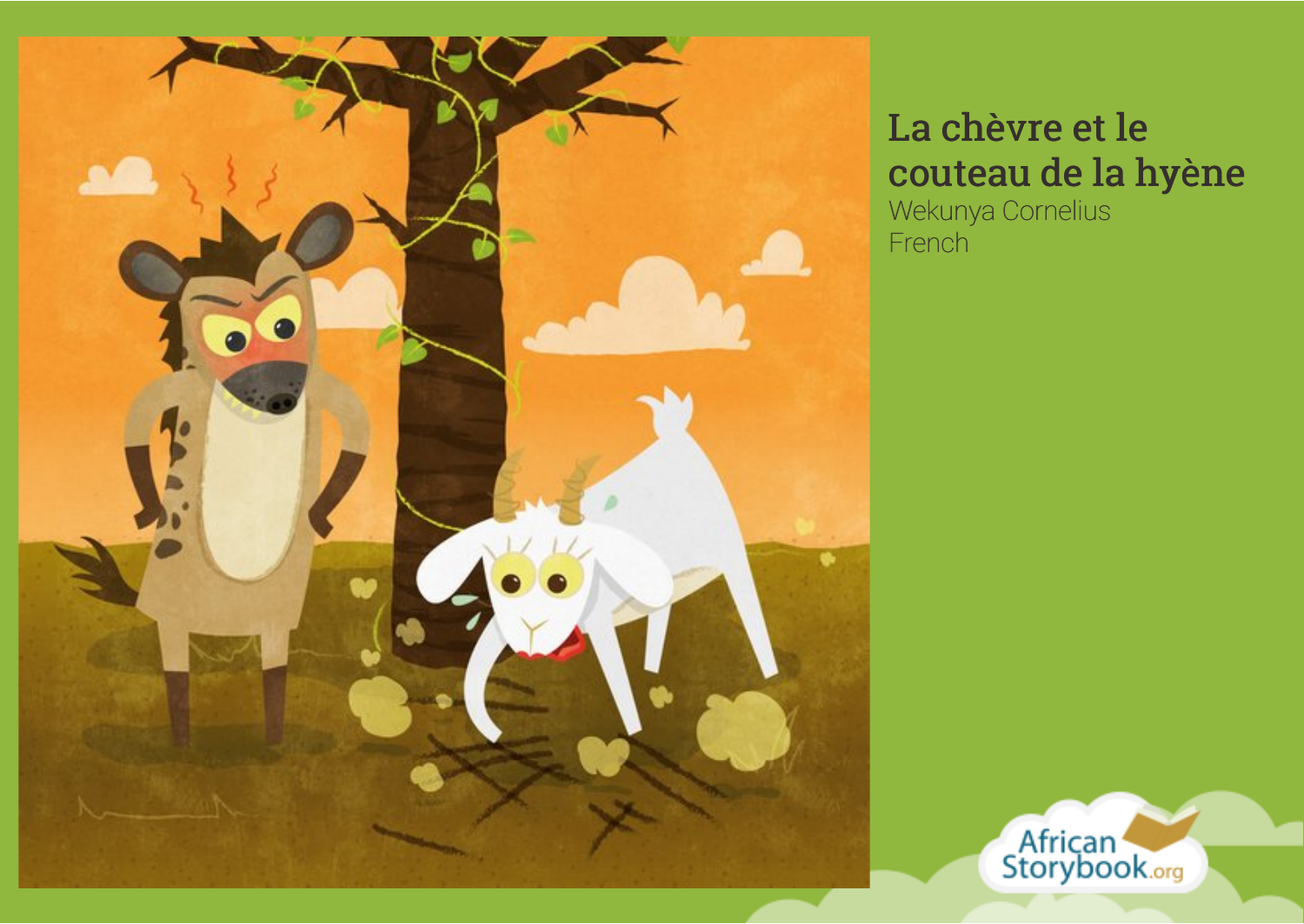Once upon a time, there was a long dry spell. The animals ate all the grass in the countr y. Only the imbowa plants on the big trees survived.

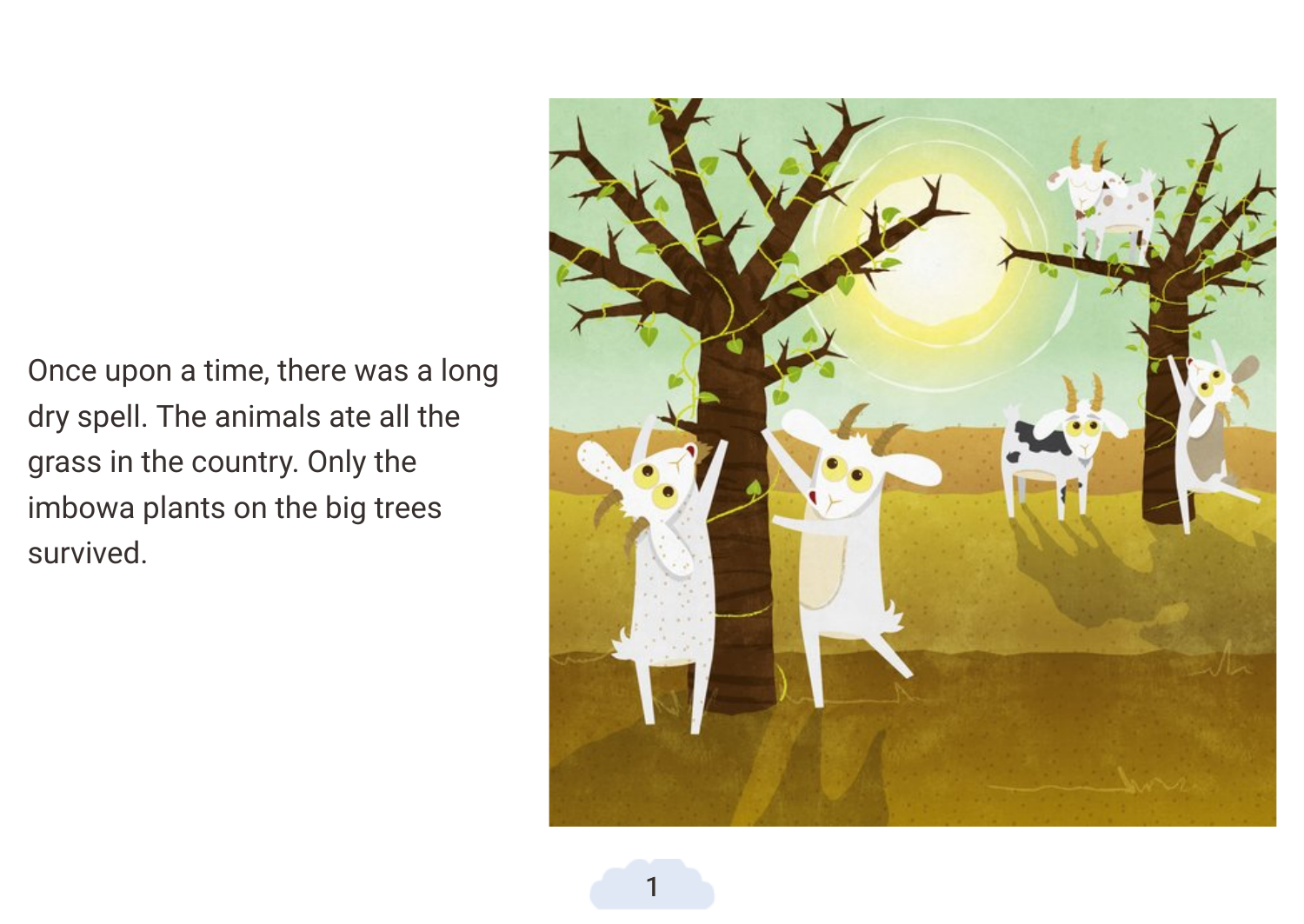

One day Goat saw Hyena pass by with a knife. Goat asked for the knife so that she could cut imbowa plants to eat.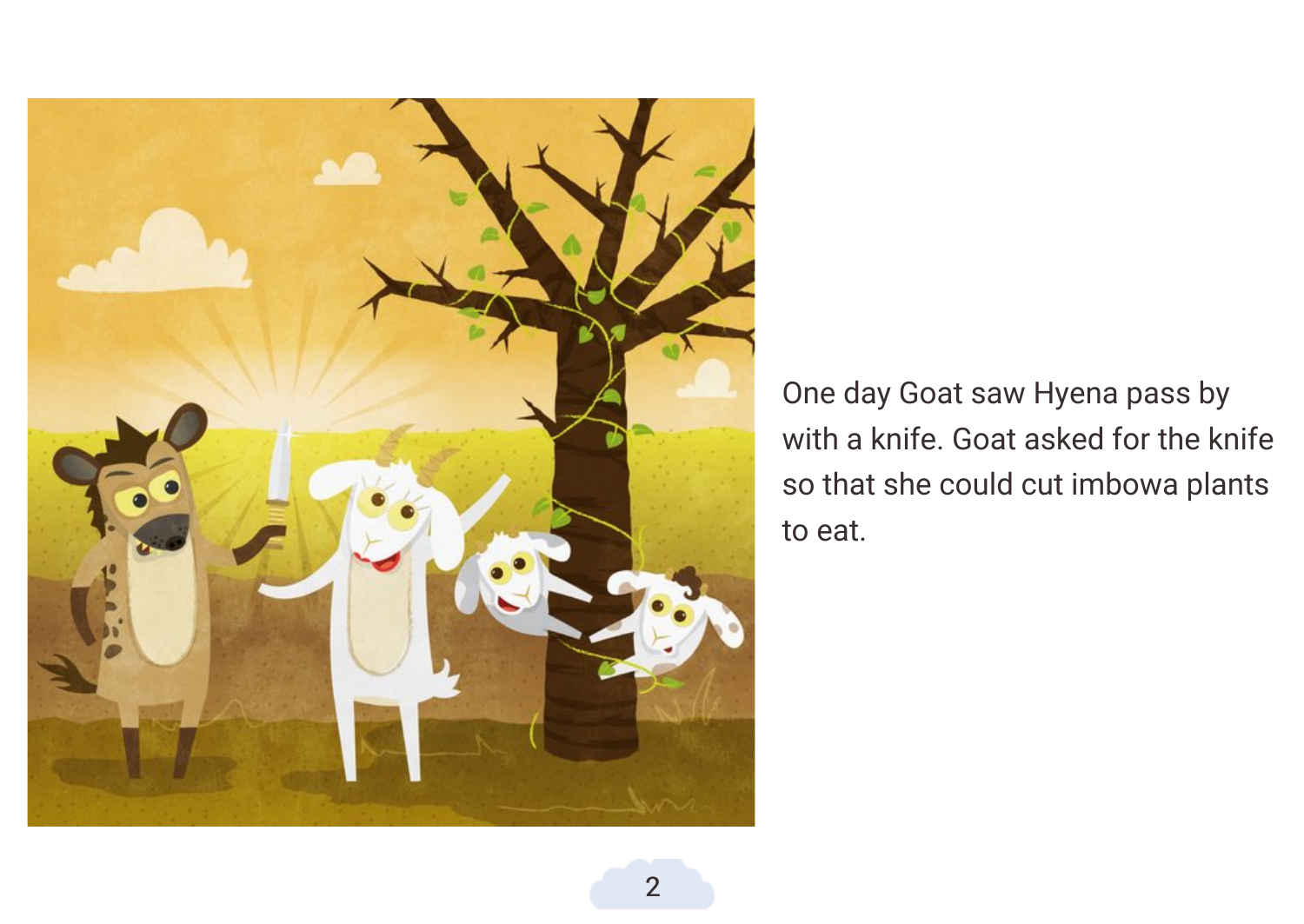Hyena gave the knife to Goat. She cut down the climbing plant, and ate until she was full. Goat forgot all about the knife she had used.

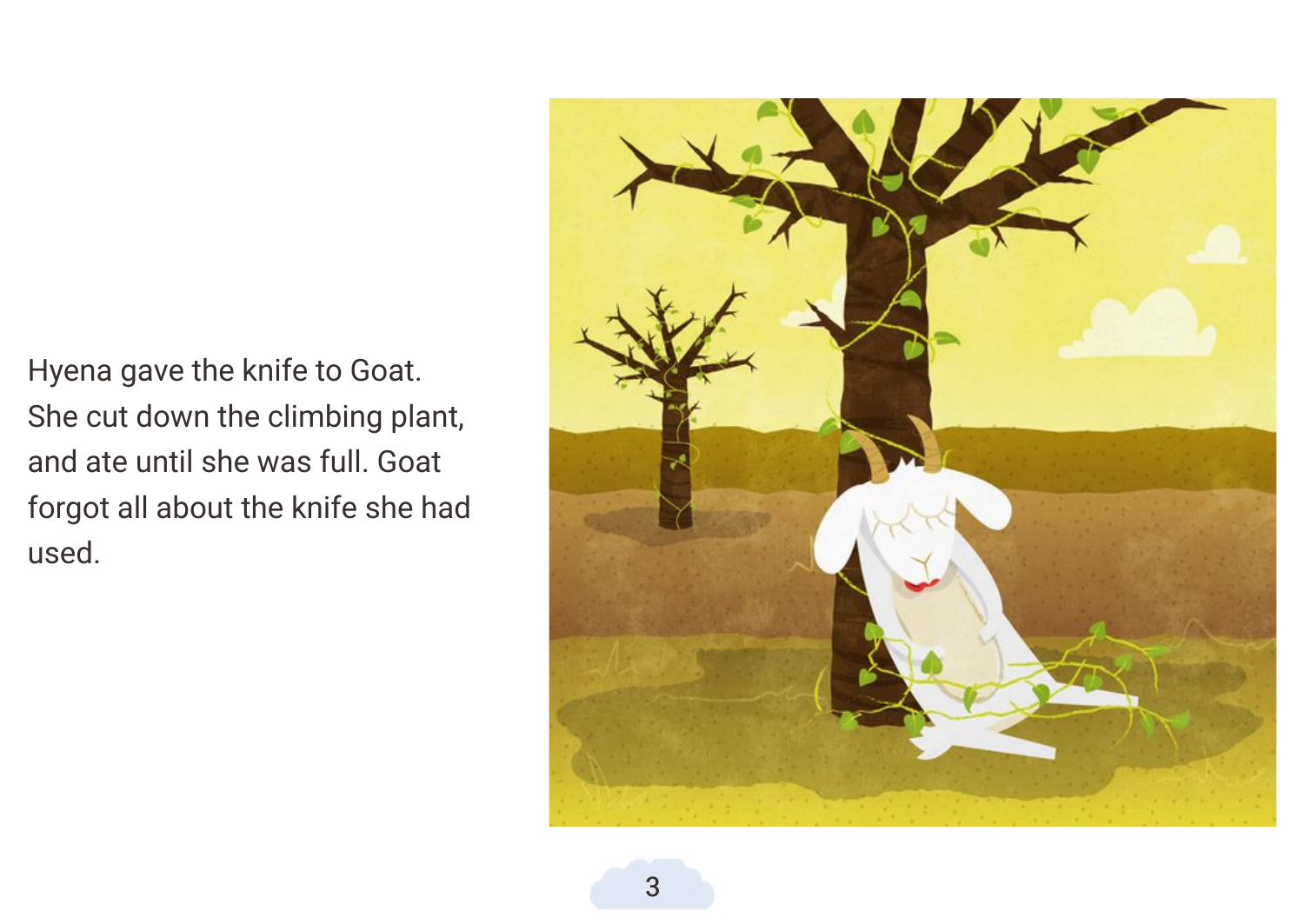

When Hyena returned to ask for the knife, Goat was at a loss. She could not remember where she had dropped it.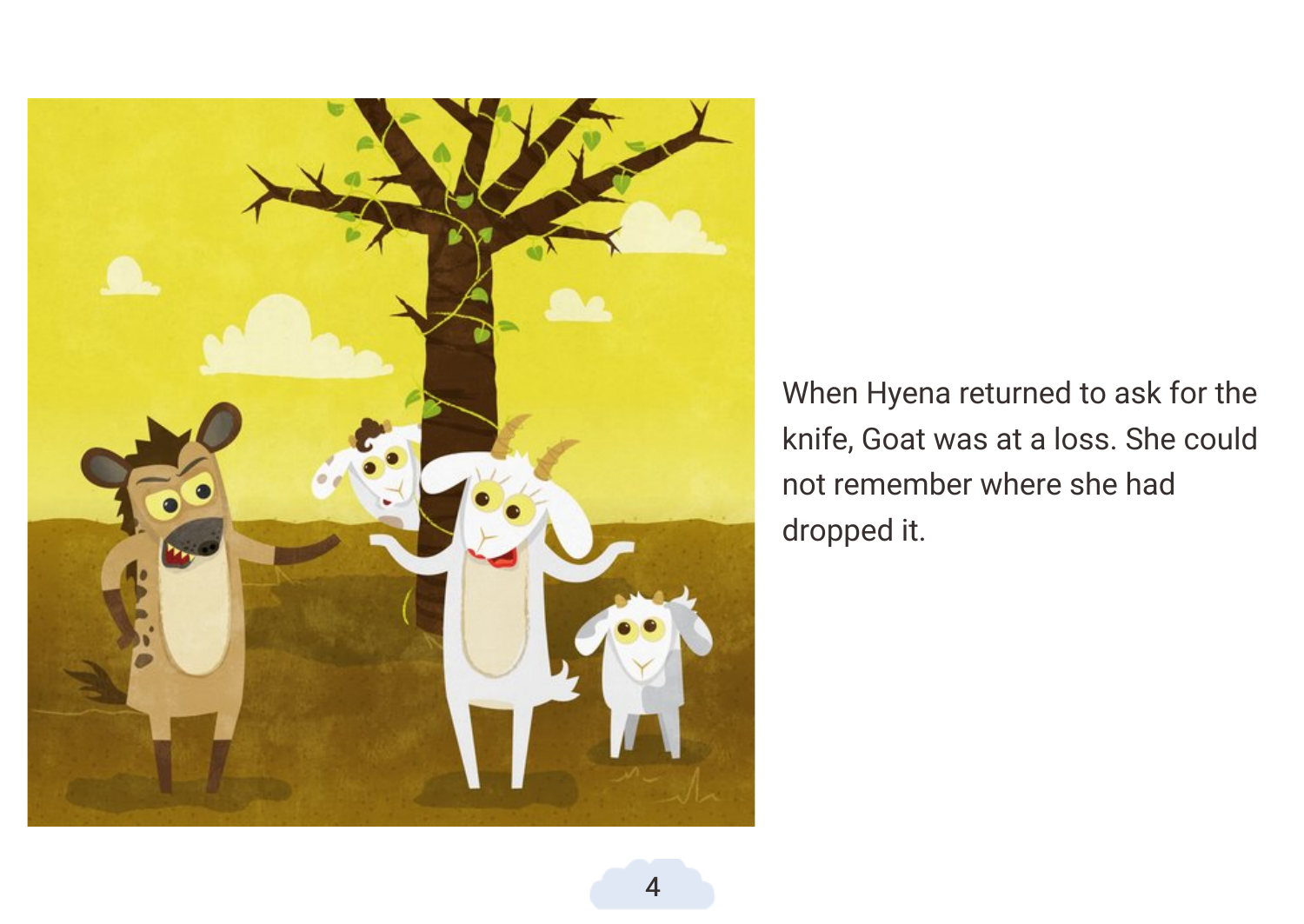Goat scratched here and there in search of the knife.

Up to today Goat is still looking for that knife.

![](_page_5_Picture_2.jpeg)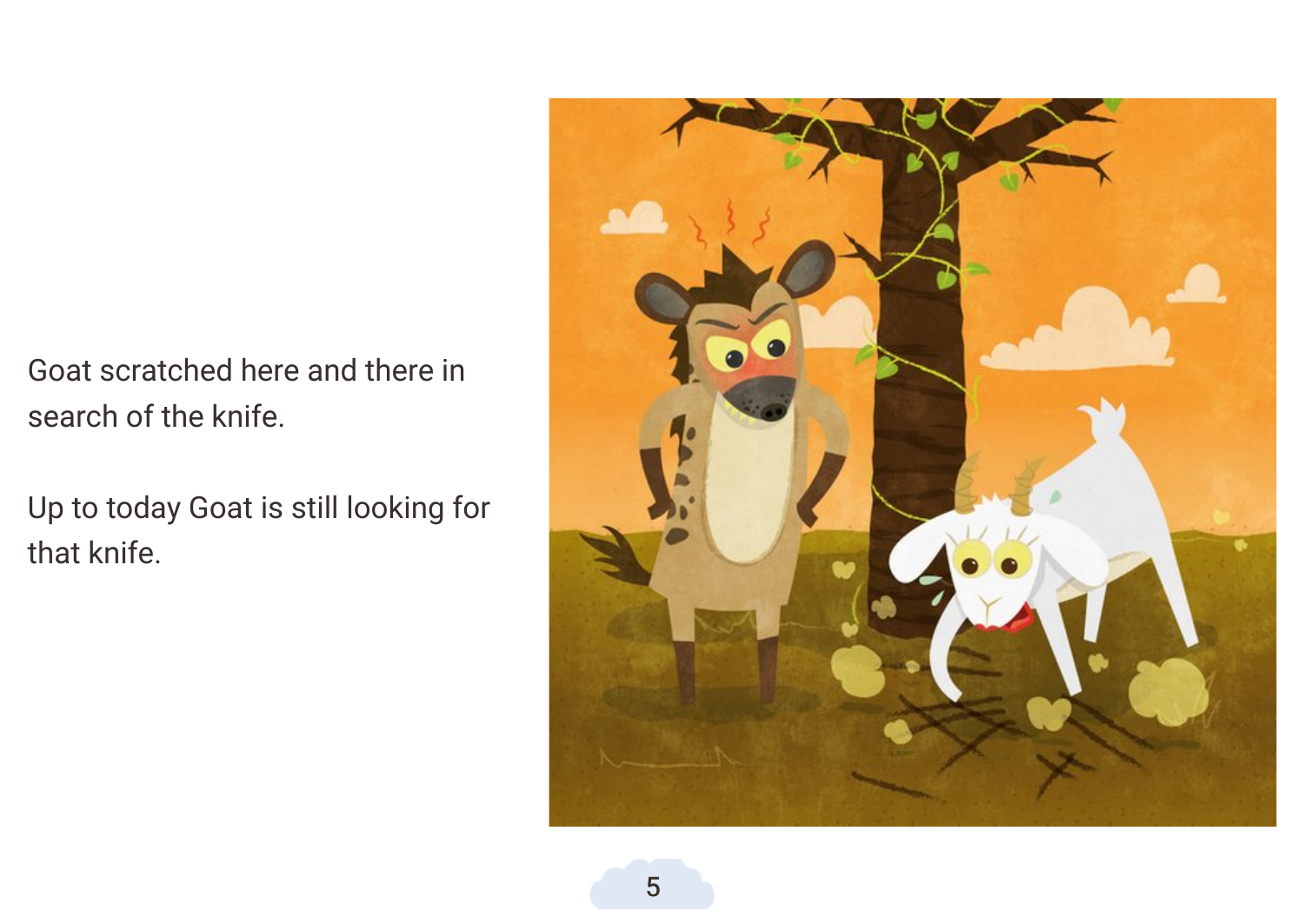![](_page_6_Picture_0.jpeg)

Hyena told Goat, "Since you have lost my knife, which was the source of my livelihood, I will eat you. Then I will eat your offspring!"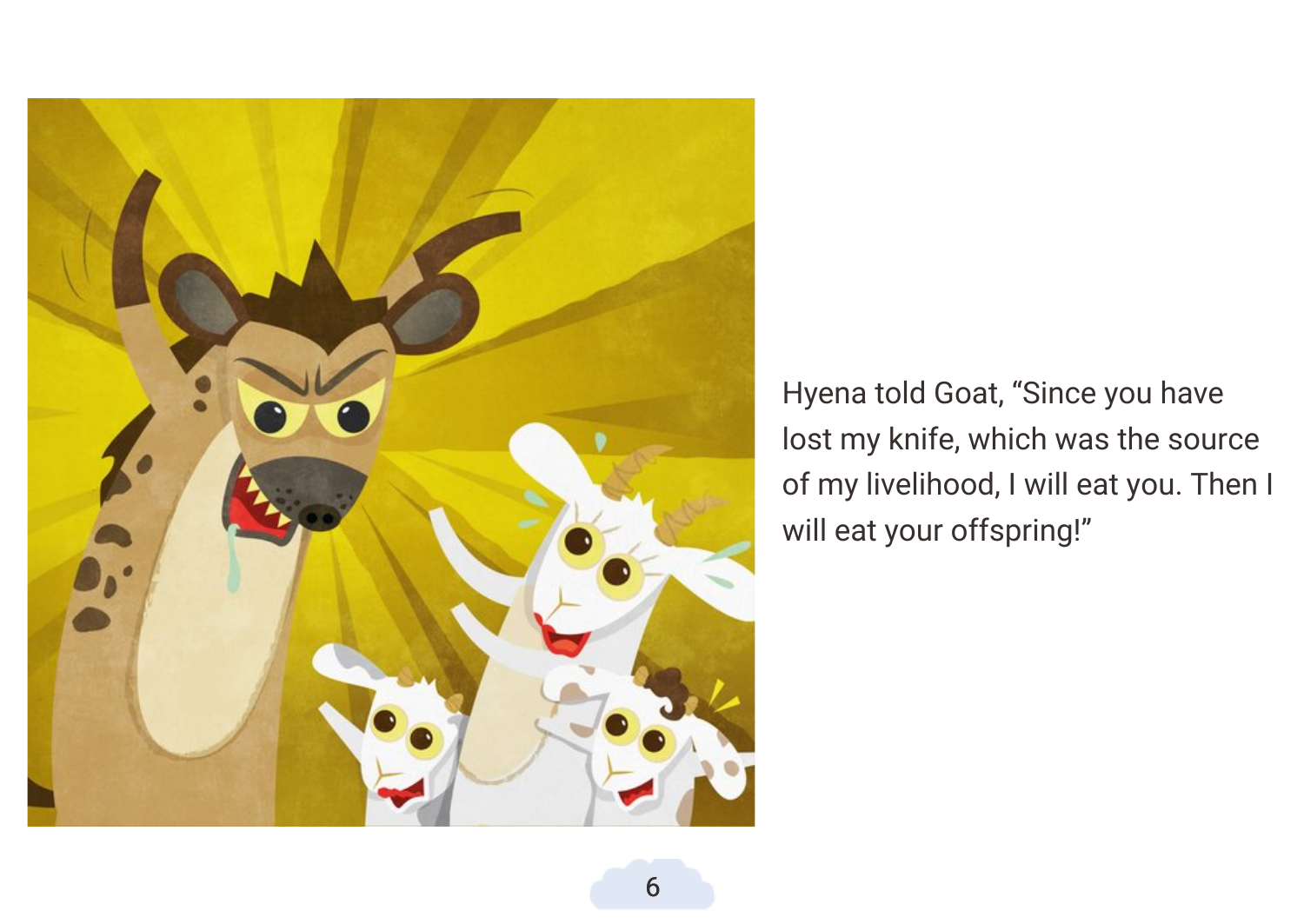From that time, Hyena has ne ver spared Goat.

![](_page_7_Picture_1.jpeg)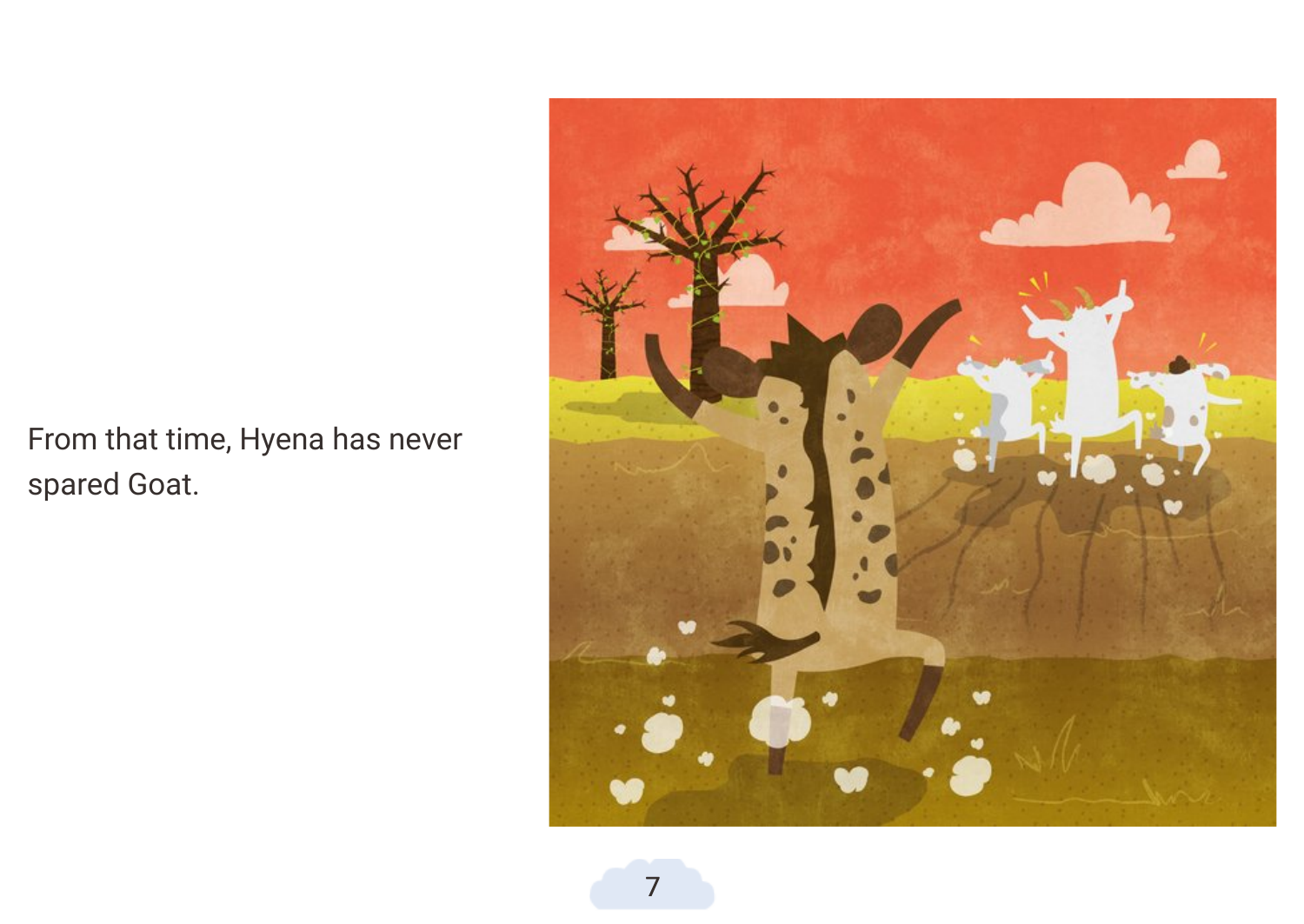![](_page_8_Picture_0.jpeg)

## Meanwhile, Goat continues t o search for Hyena's knife.